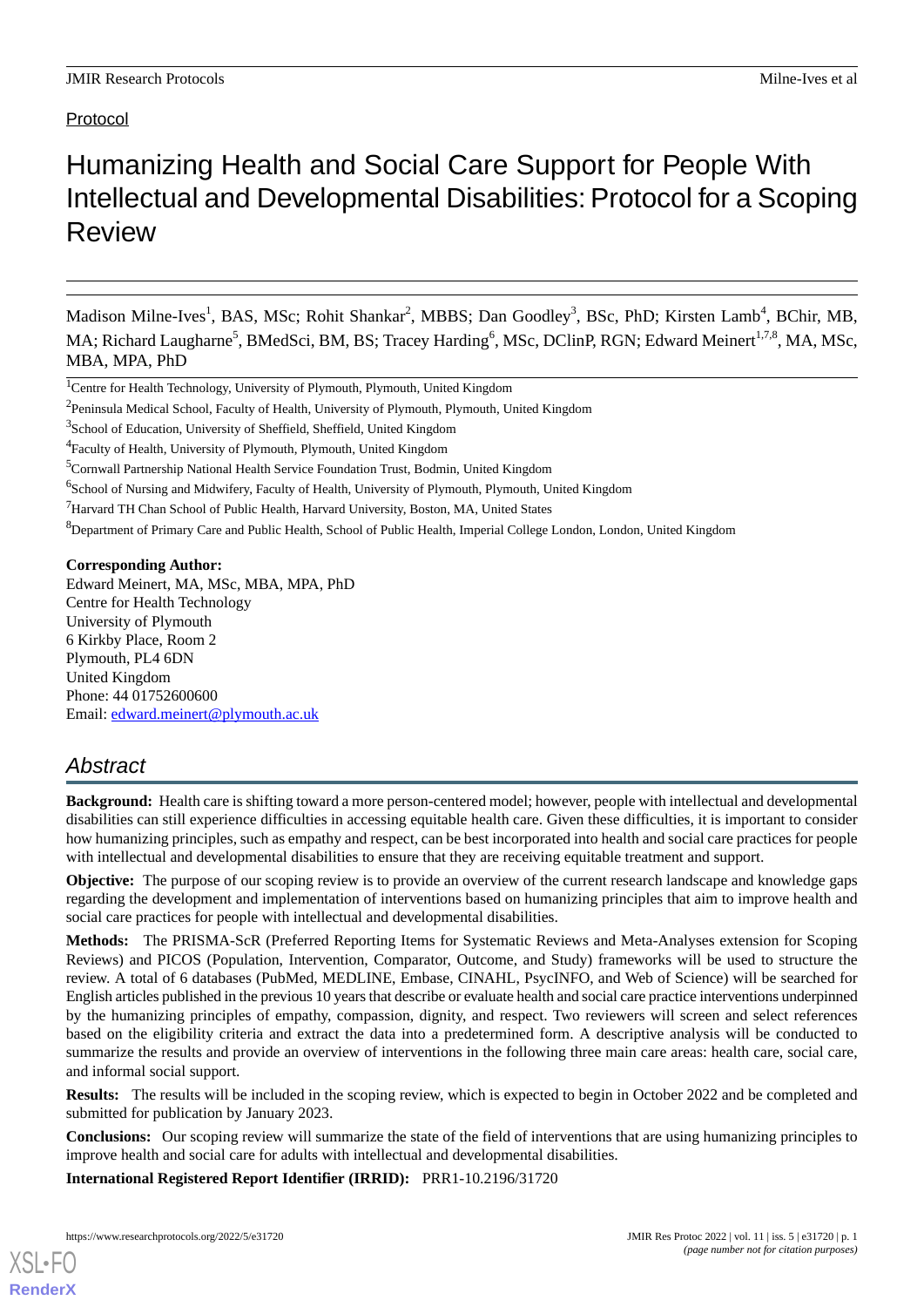#### (JMIR Res Protoc 2022;11(5):e31720) doi: [10.2196/31720](http://dx.doi.org/10.2196/31720)

#### **KEYWORDS**

developmental disabilities; intellectual disability; delivery of health care; patient care management; social work; social support; patient-centered care; empathy; respect; social care

## *Introduction*

#### **Background**

Although recent efforts are being made to address health inequities, people with intellectual and developmental disabilities (IDDs) can experience difficulties in accessing high-quality care  $[1,2]$  $[1,2]$  $[1,2]$ . People with IDDs are more likely to experience earlier health limitations and have social determinants that are associated with poor health. Health care professionals (for this paper, defined as any trained individual providing some type of health or social care support to people with IDDs; eg, clinicians, health care support workers, allied health professionals, social care workers, etc) are not necessarily trained and equipped to address the needs of people with IDDs in an equitable and empowering way  $[1,3]$  $[1,3]$  $[1,3]$  $[1,3]$ . The delivery of health care has recently shifted toward a more person-centered, humanizing model [\[4](#page-5-3)]. Person-centered or patient-centered models of care empower patients to share responsibility for their health, enhance the personalization of care, and enable patients to make informed choices about how to manage their health needs [\[5](#page-5-4)]. This shift demonstrates a recognition of the importance of underpinning care practices with humanizing principles, such as empathy and respect for people's dignity, agency, uniqueness, sense of place, personal journey, and holistic well-being [\[6](#page-5-5),[7\]](#page-5-6).

Delivering this model of care to a high quality presents a potential challenge in people with IDDs, as they can experience barriers to equitable health care access, such as difficulty with communication and a lack of engagement. Feelings of fear or can also be exacerbated by a lack of health education, a lack of training for health care professionals, the negative attitudes of health care professionals, short consultation times, and multimorbidities (which can also increase the complexity of the care needs of people with IDDs) [[8](#page-5-7)-[11\]](#page-5-8). Clinically, people with IDDs have a significantly shorter life expectancy than that of the general population [\[12](#page-5-9)]. This is influenced by potentially preventable causes that are impacted by inequalities in the access to and provision of care, which are disproportionate to those in the general population  $[13]$  $[13]$ . Given the health inequities faced by people with IDDs, there is a clear need for improved means of ensuring that people with IDDs are treated with empathy, dignity, and other humanizing principles during their interactions with health and social care services.

#### **Rationale**

Although several reviews have been conducted that focus on access to and experiences with health care among people with IDDs [\[14](#page-6-1)-[17\]](#page-6-2), none of these reviews included an overview of interventions that provide humanizing care for people with IDDs. Searching PROSPERO with the string *intellectual disabilit\* OR developmental disabilit\* AND healthcare OR health care OR social care AND humanising OR person centred* *OR patient centred OR empathy OR dignity OR respect* did not identify any reviews on this topic. Therefore, there is a need to conduct a comprehensive summary of what interventions are being developed and delivered to improve care for people with IDDs in accordance with humanizing principles.

Previous reviews have examined the experiences of, challenges to, and barriers for people with IDDs in accessing health care services [\[14](#page-6-1)-[18](#page-6-3)]. The key barriers identified included difficulties with communication between patients and health care professionals; poor-quality services and a lack of services, which are often due to deficits in health care professionals' understanding, training, and skills; and other organizational barriers related to procedures or facilities [\[14](#page-6-1)[-18](#page-6-3)]. Although the databases and years searched were comprehensive, the reviews focused on particular services (mental health services [[17\]](#page-6-2), physical health care services [\[18](#page-6-3)], or services in acute care settings [[14,](#page-6-1)[15](#page-6-4)]) or populations (people with autism [[18\]](#page-6-3)). One review was published in 2005 and therefore does not reflect any recent changes in health care delivery [[16\]](#page-6-5). Although the reviews examined the experiences of people with IDDs, they did not provide an overview of any efforts that were being made to address and mitigate the barriers identified, and they did not specifically address humanizing principles. A review by Busch et al [\[6](#page-5-5)] in 2019 focused on the humanization of care; it highlighted the importance of empathy and respect in patient-provider interactions and the availability of sufficient time and resources for supporting this, but it was not specific to people with IDDs. None of the reviews identified focused on informal social support for adults with IDDs. The search of PROSPERO only identified 2 planned or ongoing reviews that were relevant (a review of the accessibility of public health services for people with IDDs and a review about improving social care outcomes). However, neither review focused on humanizing principles or provided a broad overview of interventions, and one was removed for no longer being within the scope of PROSPERO.

Given the barriers and health inequities that people with IDDs experience when accessing health and social care services, an overview of the potential solutions being explored, developed, and implemented is needed. A scoping review will provide a summary of the state of the field, the inclusion of humanizing principles in interventions for people with IDDs, and the strengths and weaknesses of these interventions. This will help to inform directions for future research and development and provide an initial assessment of the potential of these interventions.

#### **Aim and Research Question**

The aim of our review is to identify and provide an overview of interventions that promote health and social care practices for people with IDDs that are based on humanizing principles. To do this, the scoping review will focus on the following

 $XS$  • FO

**[RenderX](http://www.renderx.com/)**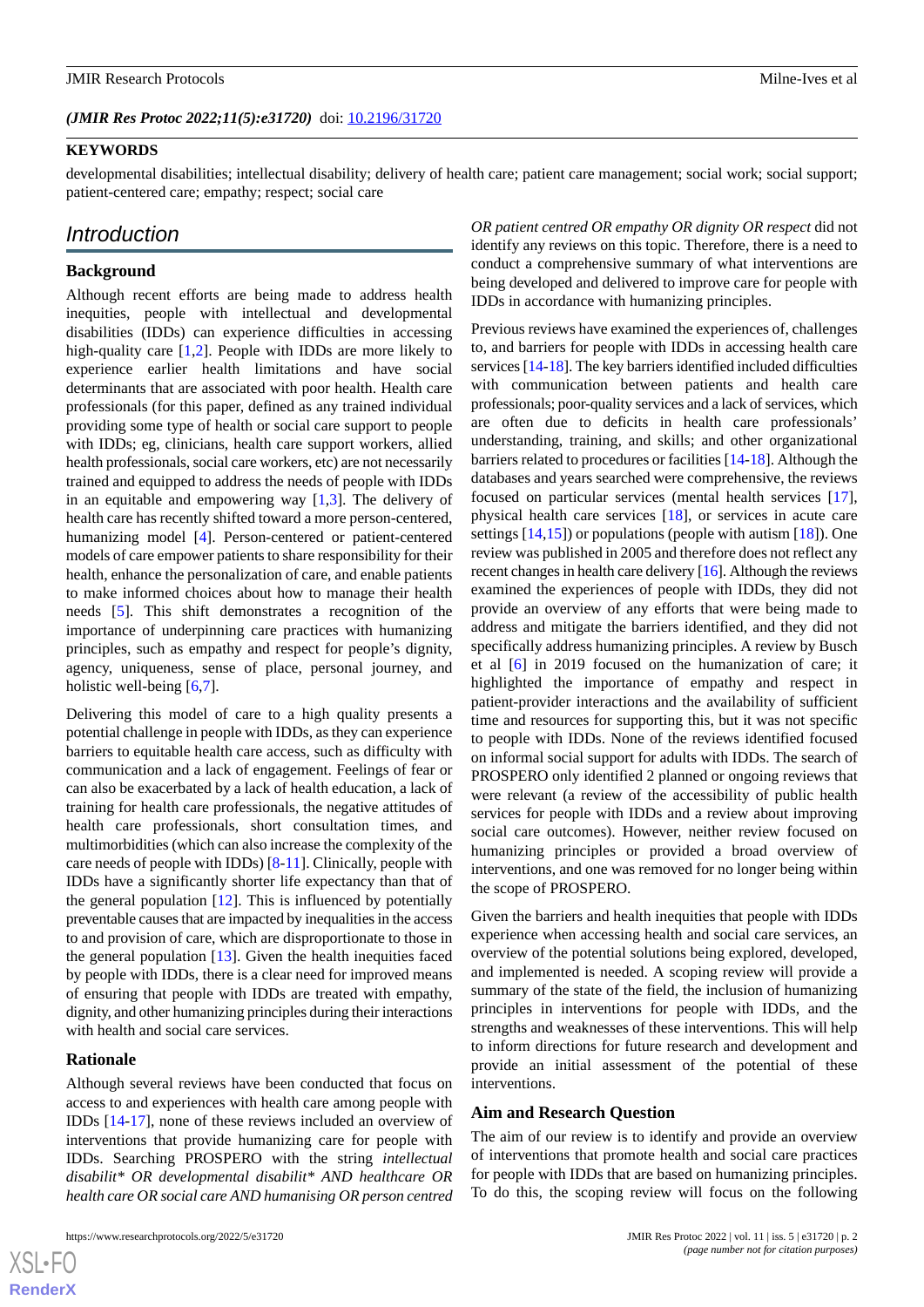#### **JMIR Research Protocols** Milne-Ives et al. **Milne-Ives et al.** Milne-Ives et al. **Milne-Ives et al.** Milne-Ives et al. **Milne-Ives et al. Milne-Ives et al. Milne-Ives et al. Milne-Ives et al. Milne-Ives et al. M**

research question: *What professional interventions are being developed and delivered to promote empathy, dignity, kindness, and recognition in health and social care encounters involving people with IDDs?*

## *Methods*

#### **Overview of the Study Design**

The review and search strategy were structured using the PRISMA-ScR (Preferred Reporting Items for Systematic Reviews and Meta-Analyses extension for Scoping Reviews; [Multimedia Appendix 1](#page-5-10)) [\[19](#page-6-6)] and PICOS (Population, Intervention, Comparator, Outcome, and Study) frameworks ([Textbox 1\)](#page-2-0).

<span id="page-2-0"></span>**Textbox 1.** PICOS (Population, Intervention, Comparator, Outcome, and Study) framework.

#### **Population**

• Adults (aged  $>18$  years) with intellectual and developmental disabilities

#### **Intervention**

• Formal and informal health and social care interventions and practices underpinned by the humanizing principles of empathy, compassion, dignity, kindness, and recognition (eg, referrals, assessments, clinical judgments, treatments, service management and commissioning, multiagency team working, clinical and social training, informal communities, and peer support systems)

#### **Comparator**

• How defined interventional types compare to the general adult population (outside of the review population's scope); however, no comparator is required for inclusion

#### **Outcome**

- The primary outcome will be the inclusion of humanizing principles in professional interventions for health and social care encounters involving people with intellectual and developmental disabilities
- Secondary outcomes will include the types and characteristics of the interventions, study types, perspectives of people with intellectual and developmental disabilities about the interventions, and strengths and limitations of the interventions

#### **Study types**

- All study types that describe or evaluate a relevant intervention will be eligible for inclusion
- Reviews, meta-analyses, and conference abstracts or posters in which no full text is available will be excluded

#### **Search Strategy**

Our review will search the following six databases to identify potentially relevant references: PubMed, MEDLINE, Embase, CINAHL, PsycINFO, and Web of Science. Relevant Medical Subject Headings (MeSH) terms and keywords were identified for the search based on a preliminary examination of the

literature and previous reviews conducted on related topics. These terms were grouped into 3 themes and were searched by using the following search string structure: *IDD (MeSH OR keywords) AND health and social care services (MeSH OR keywords) AND humanising principles (MeSH OR keywords)* ([Table 1](#page-3-0)).

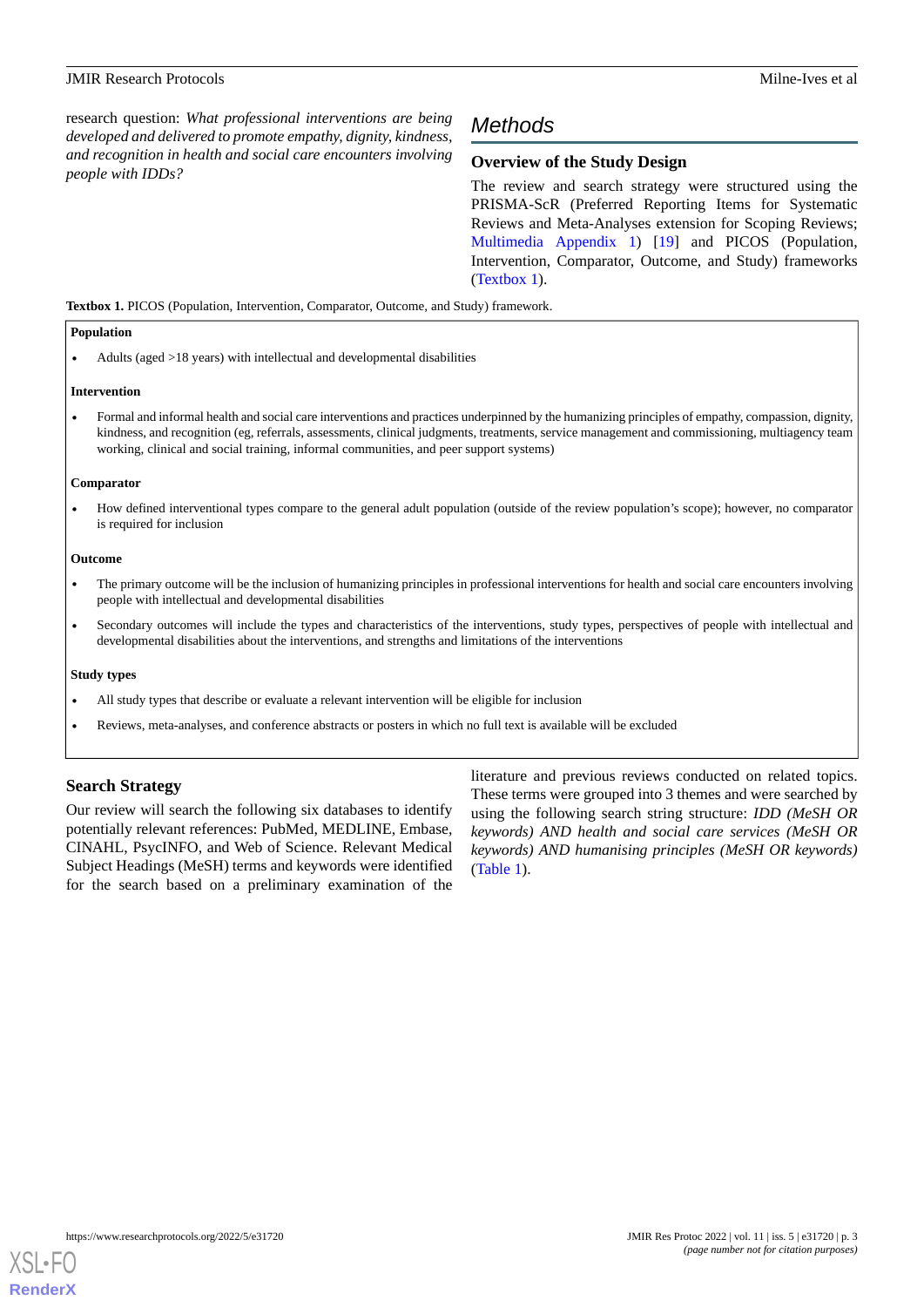#### **JMIR Research Protocols** Milne-Ives et al. **Milne-Ives et al.** Milne-Ives et al. **Milne-Ives et al.** Milne-Ives et al. **Milne-Ives et al. Milne-Ives et al. Milne-Ives et al. Milne-Ives et al. Milne-Ives et al. M**

<span id="page-3-0"></span>**Table 1.** Search strings.

Health and social care

services

| <b>able 1.</b> Search strings.                   |                                                                                                             |                                                                                                                                                                                                                                                                                                                                                                                                                                                                                                     |
|--------------------------------------------------|-------------------------------------------------------------------------------------------------------------|-----------------------------------------------------------------------------------------------------------------------------------------------------------------------------------------------------------------------------------------------------------------------------------------------------------------------------------------------------------------------------------------------------------------------------------------------------------------------------------------------------|
| Category                                         | Medical Subject Headings                                                                                    | Keywords (in titles or abstracts)                                                                                                                                                                                                                                                                                                                                                                                                                                                                   |
| Intellectual and develop-<br>mental disabilities | Developmental Disabilities OR Intellectual<br>Disability OR Learning Disabilities OR Autis-<br>tic Disorder | "Developmental disabilit*" OR "learning disabilit*" OR "intellectual<br>disabilit*" OR "learning disorder*" OR "developmental disorder*" OR<br>"special need*" OR "mental retardation" OR "mental inadequac*" OR<br>"mental handicap" OR autis* OR "Down syndrome" OR "Down's syn-<br>drome" OR "fetal alcohol" OR "learning difficult*" OR "congenital<br>cognitive impairment" $OR$ "mental impairment" $OR$ "pervasive devel-<br>opment" OR "ADHD" OR neurodivers* OR "neurodevelopmental disor- |

*der\*"*

| Delivery of Health Care OR Community Health<br>Services OR Social Work OR Social Support<br>OR Patient Care Management OR Patient Care<br>Team OR Quality of Health Care OR Care-<br>givers | Healthcare OR "health care" OR "health and social care" OR "primary"<br>care" OR "secondary care" OR "specialist care" OR "palliative care"<br>OR "end of life care" OR "care service*" OR "healthcare service*" OR<br>"health care commissioning" $OR$ "health commissioning" $OR$ referral*<br>OR assessment* OR diagnos* OR "clinical judgement*" OR "clinical<br>judgment*" OR formulation OR investigation* OR treatment* OR "service"<br>management" OR "multi-agency team" OR "multi-disciplinary team*"<br>OR "clinical training" OR "social training" OR "professional develop-<br>ment" OR "social care" OR "social work" OR "social service*" OR<br>"care support" OR caregiver* OR "social care commissioning" OR<br>"social support" OR "peer support" OR "informal care" OR "information"<br>social care" OR "unpaid care" OR carer* OR "informal carer*" OR<br>"informal social support" OR "community care" OR "care networks" |
|---------------------------------------------------------------------------------------------------------------------------------------------------------------------------------------------|------------------------------------------------------------------------------------------------------------------------------------------------------------------------------------------------------------------------------------------------------------------------------------------------------------------------------------------------------------------------------------------------------------------------------------------------------------------------------------------------------------------------------------------------------------------------------------------------------------------------------------------------------------------------------------------------------------------------------------------------------------------------------------------------------------------------------------------------------------------------------------------------------------------------------------------------|
| Patient-Centered Care OR Empathy OR Re-                                                                                                                                                     | Empathy OR compassion OR dignity OR kindness OR recognition OR                                                                                                                                                                                                                                                                                                                                                                                                                                                                                                                                                                                                                                                                                                                                                                                                                                                                                 |

*Empathy OR compassion OR dignity OR kindness OR recognition OR respect OR humanis\* OR humaniz\* OR humanity OR "patient-centred care" OR "patient-centered care" OR "person-focused care" OR holistic OR relationship OR equity OR equality OR fair*

#### **Inclusion Criteria**

Humanizing principles

The review will include studies that describe or evaluate any type of health and social care intervention for people with IDDs (eg, training, digital support, and organizational or physical changes) that are based on humanizing principles, including empathy, dignity, and respect. Studies will be included if they describe the development of such an intervention or evaluate the implementation of such an intervention (at any stage). Therefore, all study types that describe or evaluate an intervention will be eligible for inclusion. Studies concerning people with any type of IDD will be eligible for inclusion.

*spect*

#### **Exclusion Criteria**

As the aim is to provide a broad overview of interventions and humanizing health care practices for people with IDDs, there are few exclusion criteria. The focus of the review will be on adults, so studies concerning humanizing health care interventions for children and adolescents with IDDs (aged under 18 years) will be excluded. Likewise, studies that explore humanizing health care interventions for the general population, with no specific reference to people with IDDS, will also be excluded. Studies that do not describe the development or evaluation of a specific humanizing intervention (or a set of interventions) for adults with IDDs will be excluded (eg, reviews, meta-analyses, and conference abstracts or posters with no full-text versions). To ensure that the review examines recent interventions and practices, the search will be limited to the previous 10 years; articles published before 2011 will be excluded. Studies published in languages other than English will be excluded, as the review team has limited ability to effectively undertake the analysis of such studies.

#### **Screening and Article Selection**

References will be stored and any duplicates will be automatically removed using the citation management software EndNote X9 (Clarivate). The first screening will be performed by inputting keywords related to the inclusion and exclusion criteria into EndNote X9's search function. Two independent reviewers will screen the remaining titles and abstracts and then the full texts. The reasons for exclusion at the full-text screening stage will be recorded. Any disagreements on eligibility at either stage will be discussed by the two reviewers, and a third reviewer will be consulted if agreement cannot be reached. A PRISMA (Preferred Reporting Items for Systematic Reviews and Meta-Analyses) flow diagram will be used to record the details of the screening and selection process (and reasons for exclusion) to ensure reproducibility and transparency.

#### **Data Extraction**

The two reviewers will extract predetermined outcomes from the full texts ([Textbox 2\)](#page-4-0). As in the article selection process, any disagreements between the reviewers will be discussed, and they will be resolved by a third reviewer if necessary.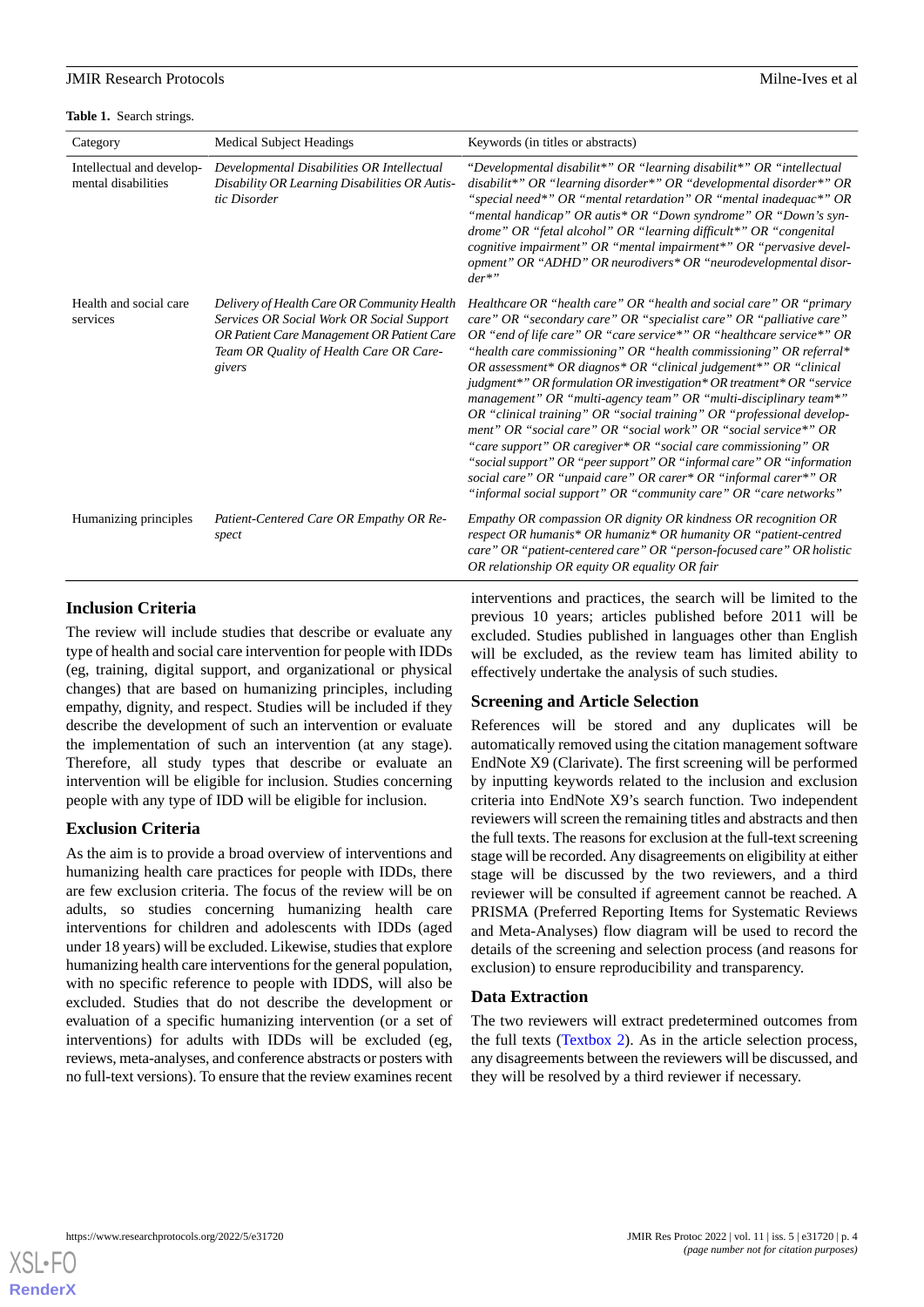#### **JMIR Research Protocols** Milne-Ives et al. **Milne-Ives et al.** Milne-Ives et al. **Milne-Ives et al.** Milne-Ives et al. **Milne-Ives et al. Milne-Ives et al. Milne-Ives et al. Milne-Ives et al. Milne-Ives et al. M**

<span id="page-4-0"></span>**Textbox 2.** Article information and data to be extracted.

#### **General study information**

- Year of publication
- Sample size (if applicable)
- Study type
- Target population (eg, people with a specific developmental disability)

#### **Health and social care practices and interventions**

- Category of intervention (health care, formal social care, or informal social care)
- Type of intervention
- Aim of intervention
- Humanizing principle(s) that the practice or intervention is based on
- Brief description of intervention (features and components)

#### **Evaluation of intervention**

- Strengths of the intervention
- Limitations of and barriers to the intervention
- Perspectives of people with intellectual and developmental disabilities (if reported)

#### **Data Analysis and Synthesis**

A large variety of study types, measures, and outcomes is expected. As such, a descriptive analysis will be used to provide an overview of the different types of health and social care interventions via a 3-pronged approach. The interventions will be categorized based on their main area of focus as follows: health care, formal social care, or informal social care. On the basis of these categories, a thematic analysis of the evaluations of the interventions will be conducted to summarize the common strengths and weaknesses of, and perceptions toward, the interventions. Common themes will also be explored across the three categories to determine similarities, differences, and gaps in the inclusion of humanizing principles in interventions across different care contexts. Any qualitative data related to the perspectives of people with IDDs that are included in the studies reviewed will also be summarized by using a thematic analysis.

## *Results*

The full scoping review has not yet begun. It will be started in October 2022, and it is expected to be completed and submitted for publication by January 2023.

## *Discussion*

[XSL](http://www.w3.org/Style/XSL)•FO **[RenderX](http://www.renderx.com/)**

#### **Comparison to Prior Work**

Recent reviews related to the access of health care services by people with IDDs identified a variety of barriers [\[15](#page-6-4),[17](#page-6-2)[,18](#page-6-3)], but no reviews were identified that examined efforts to address these barriers by using humanizing principles. Our scoping review will add to the field by providing a summary of the current state of the field of research regarding the interventions that aid the humanizing of health and social care for adults with IDDs.

#### **Limitations**

One limitation of the scoping review is that a risk of bias assessment will not be performed on the studies. Risk of bias assessments are not a standard requirement for scoping reviews [[19\]](#page-6-6); however, the lack of a risk of bias assessment limits the ability to examine research gaps related to research quality, which could provide further insight on areas for improvement in the design, development, and evaluation of humanizing interventions for health and social care for people with IDDs. Another limitation is that the scoping review methodology does not include searching for grey literature. Grey literature will be excluded to keep the broad scope of the review manageable and to focus on evaluations that have been peer reviewed, since an independent quality assessment will not be conducted. However, this means that the review has the potential to overlook some promising interventions that have been developed but not formally described or evaluated.

#### **Conclusions**

By providing a clear overview of what is currently being explored, the strengths and weaknesses of interventions, and the gaps in the field, our scoping review will help to inform the design and development of interventions and health and social care practices that are based on humanizing principles to ensure that people with IDDs are treated with dignity, empathy, and respect. The health inequities that people with IDDs face, their higher likelihood of needing care, and the shift toward more person-centered health care make this issue particularly important to address. A clear understanding of what efforts are being made in this area will help to identify good practices and areas for improvement that will enable future interventions to facilitate more humanizing care and treatment. Using established and developing networks and publishing reviews to broadcast current findings and enhance our understanding of the current state of the field are just 2 of the many possible avenues for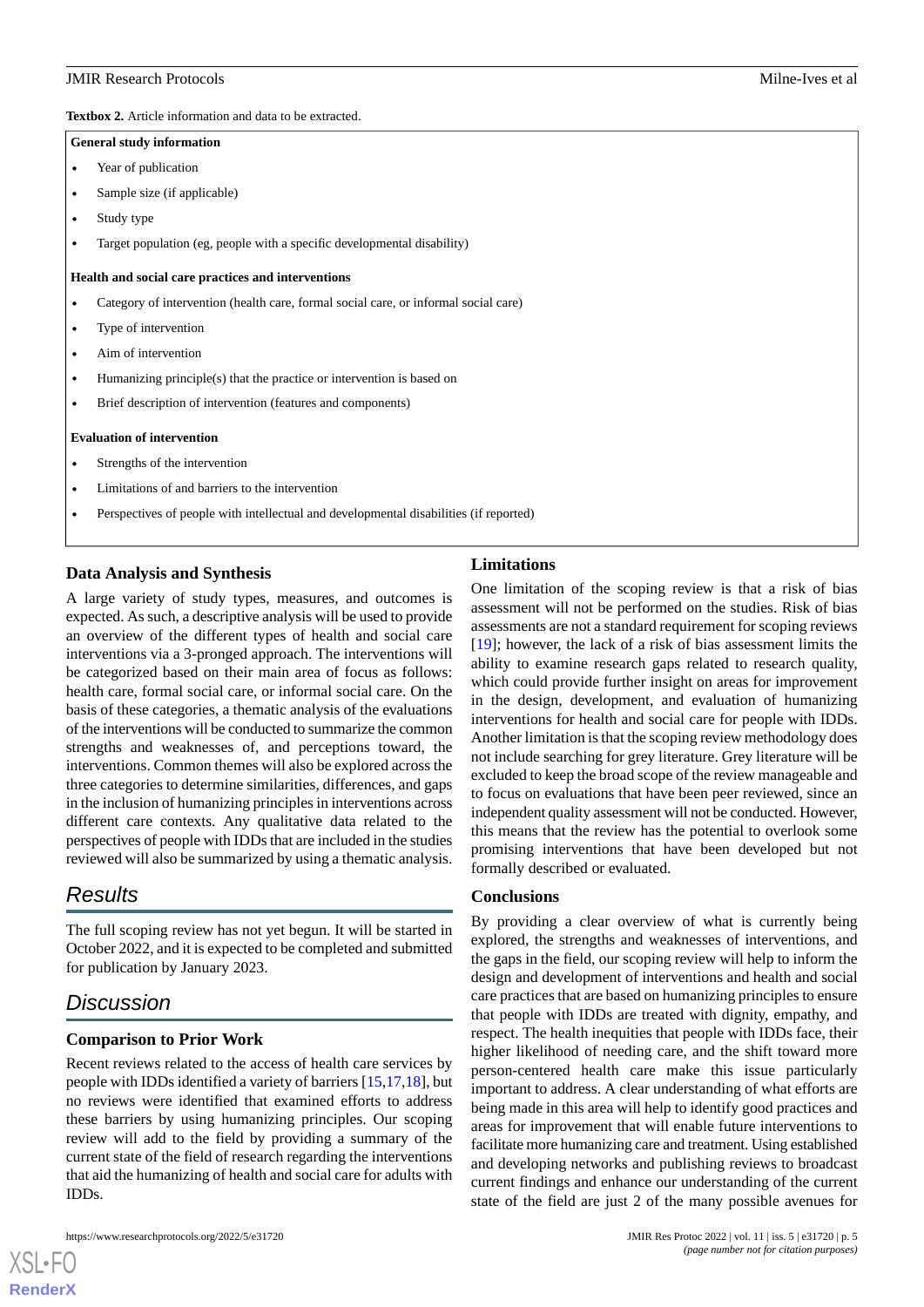#### JMIR Research Protocols **Milne-Ives et al.** Milne-Ives et al. Milne-Ives et al. Milne-Ives et al. Milne-Ives et al. Milne-Ives et al. Milne-Ives et al. Milne-Ives et al. Milne-Ives et al. Milne-Ives et al. Milne-Ives et al

influencing health practitioners' practices. Once current strategies and interventions have been identified and examined, future work will have a solid base upon which to design improved interventions and implement the learnings from the review into clinical and social care practices. Conclusions that reflect the data, acknowledge the limitations of the scoping

review, and indicate key areas for future research will be drawn and disseminated via journal publication. The findings will also be summarized in plain English for their distribution to any relevant clinical or governmental stakeholders that are identified during the review.

#### **Acknowledgments**

This research was supported by the Centre for Health Technology at the University of Plymouth.

#### **Authors' Contributions**

RS and DG conceived the concept for the protocol and developed the research question and PICOS (Population, Intervention, Comparator, Outcome, and Study) framework. MMI drafted the protocol, which was reviewed by KL, RS, DG, RL, and EM. TH and MMI revised this paper in response to peer reviews and editorial feedback.

#### **Conflicts of Interest**

<span id="page-5-10"></span>EM is the editor in chief of *JMIRx Med*. All other authors declare no conflicts of interest.

#### **Multimedia Appendix 1**

<span id="page-5-0"></span>PRISMA-ScR (Preferred Reporting Items for Systematic Reviews and Meta-Analyses extension for Scoping Reviews) checklist. [[DOCX File , 84 KB](https://jmir.org/api/download?alt_name=resprot_v11i5e31720_app1.docx&filename=3bba234dafd04b44c73ed8ca2218a240.docx)-[Multimedia Appendix 1\]](https://jmir.org/api/download?alt_name=resprot_v11i5e31720_app1.docx&filename=3bba234dafd04b44c73ed8ca2218a240.docx)

#### **References**

- <span id="page-5-2"></span><span id="page-5-1"></span>1. Anderson LL, Humphries K, McDermott S, Marks B, Sisirak J, Sisarak J, et al. The state of the science of health and wellness for adults with intellectual and developmental disabilities. Intellect Dev Disabil 2013 Oct;51(5):385-398 [\[FREE](http://europepmc.org/abstract/MED/24303825) [Full text\]](http://europepmc.org/abstract/MED/24303825) [doi: [10.1352/1934-9556-51.5.385](http://dx.doi.org/10.1352/1934-9556-51.5.385)] [Medline: [24303825\]](http://www.ncbi.nlm.nih.gov/entrez/query.fcgi?cmd=Retrieve&db=PubMed&list_uids=24303825&dopt=Abstract)
- 2. Disability and health. World Health Organization. 2020. URL: [https://www.who.int/news-room/fact-sheets/detail/](https://www.who.int/news-room/fact-sheets/detail/disability-and-health) [disability-and-health](https://www.who.int/news-room/fact-sheets/detail/disability-and-health) [accessed 2021-06-11]
- <span id="page-5-3"></span>3. Latteck ÄD, Bruland D. Inclusion of people with intellectual disabilities in health literacy: Lessons learned from three participative projects for future initiatives. Int J Environ Res Public Health 2020 Apr 03;17(7):2455 [\[FREE Full text](https://www.mdpi.com/resolver?pii=ijerph17072455)] [doi: [10.3390/ijerph17072455](http://dx.doi.org/10.3390/ijerph17072455)] [Medline: [32260257\]](http://www.ncbi.nlm.nih.gov/entrez/query.fcgi?cmd=Retrieve&db=PubMed&list_uids=32260257&dopt=Abstract)
- <span id="page-5-5"></span><span id="page-5-4"></span>4. Phelan A, McCormack B, Dewing J, Brown D, Cardiff S, Cook NF, et al. Review of developments in person-centred healthcare. International Practice Development Journal 2020 Sep 30;10(Suppl2):1-29 [[FREE Full text\]](https://www.fons.org/Resources/Documents/Journal/Vol10Suppl2/IPDJ_10(suppl)_3.pdf) [doi: [10.19043/ipdj.10suppl2.003](http://dx.doi.org/10.19043/ipdj.10suppl2.003)]
- <span id="page-5-6"></span>5. Coulter A, Oldham J. Person-centred care: what is it and how do we get there? Future Hosp J 2016 Jun;3(2):114-116 [\[FREE](http://europepmc.org/abstract/MED/31098200) [Full text\]](http://europepmc.org/abstract/MED/31098200) [doi: [10.7861/futurehosp.3-2-114](http://dx.doi.org/10.7861/futurehosp.3-2-114)] [Medline: [31098200](http://www.ncbi.nlm.nih.gov/entrez/query.fcgi?cmd=Retrieve&db=PubMed&list_uids=31098200&dopt=Abstract)]
- <span id="page-5-7"></span>6. Busch IM, Moretti F, Travaini G, Wu AW, Rimondini M. Humanization of care: Key elements identified by patients, caregivers, and healthcare providers. A systematic review. Patient 2019 Oct;12(5):461-474. [doi: [10.1007/s40271-019-00370-1\]](http://dx.doi.org/10.1007/s40271-019-00370-1) [Medline: [31203515\]](http://www.ncbi.nlm.nih.gov/entrez/query.fcgi?cmd=Retrieve&db=PubMed&list_uids=31203515&dopt=Abstract)
- 7. Todres L, Galvin KT, Holloway I. The humanization of healthcare: A value framework for qualitative research. Int J Qual Stud Health Well-being 2009 Jul 12;4(2):68-77 [\[FREE Full text\]](https://www.tandfonline.com/doi/full/10.1080/17482620802646204) [doi: [10.1080/17482620802646204](http://dx.doi.org/10.1080/17482620802646204)]
- 8. Brown M, Chouliara Z, MacArthur J, McKechanie A, Mack S, Hayes M, et al. The perspectives of stakeholders of intellectual disability liaison nurses: a model of compassionate, person-centred care. J Clin Nurs 2016 Apr;25(7-8):972-982. [doi: [10.1111/jocn.13142](http://dx.doi.org/10.1111/jocn.13142)] [Medline: [26868057](http://www.ncbi.nlm.nih.gov/entrez/query.fcgi?cmd=Retrieve&db=PubMed&list_uids=26868057&dopt=Abstract)]
- <span id="page-5-8"></span>9. Ali A, Scior K, Ratti V, Strydom A, King M, Hassiotis A. Discrimination and other barriers to accessing health care: perspectives of patients with mild and moderate intellectual disability and their carers. PLoS One 2013;8(8):e70855 [\[FREE](https://dx.plos.org/10.1371/journal.pone.0070855) [Full text\]](https://dx.plos.org/10.1371/journal.pone.0070855) [doi: [10.1371/journal.pone.0070855](http://dx.doi.org/10.1371/journal.pone.0070855)] [Medline: [23951026](http://www.ncbi.nlm.nih.gov/entrez/query.fcgi?cmd=Retrieve&db=PubMed&list_uids=23951026&dopt=Abstract)]
- <span id="page-5-9"></span>10. Doherty AJ, Atherton H, Boland P, Hastings R, Hives L, Hood K, et al. Barriers and facilitators to primary health care for people with intellectual disabilities and/or autism: an integrative review. BJGP Open 2020 Aug 25;4(3):bjgpopen20X101030 [[FREE Full text](http://bjgpopen.org/cgi/pmidlookup?view=long&pmid=32605913)] [doi: [10.3399/bjgpopen20X101030](http://dx.doi.org/10.3399/bjgpopen20X101030)] [Medline: [32605913\]](http://www.ncbi.nlm.nih.gov/entrez/query.fcgi?cmd=Retrieve&db=PubMed&list_uids=32605913&dopt=Abstract)
- 11. Stringer K, Terry AL, Ryan BL, Pike A. Patient-centred primary care of adults with severe and profound intellectual and developmental disabilities: Patient-caregiver-physician relationship. Can Fam Physician 2018 Apr;64(Suppl 2):S63-S69 [[FREE Full text](http://www.cfp.ca/cgi/pmidlookup?view=long&pmid=29650747)] [Medline: [29650747](http://www.ncbi.nlm.nih.gov/entrez/query.fcgi?cmd=Retrieve&db=PubMed&list_uids=29650747&dopt=Abstract)]
- 12. Health and care of people with learning disabilities, experimental statistics: 2017 to 2018 [PAS]. NHS Digital. 2019 Jan 24. URL: [https://digital.nhs.uk/data-and-information/publications/statistical/](https://digital.nhs.uk/data-and-information/publications/statistical/health-and-care-of-people-with-learning-disabilities/experimental-statistics-2017-to-2018) [health-and-care-of-people-with-learning-disabilities/experimental-statistics-2017-to-2018](https://digital.nhs.uk/data-and-information/publications/statistical/health-and-care-of-people-with-learning-disabilities/experimental-statistics-2017-to-2018) [accessed 2022-04-06]

[XSL](http://www.w3.org/Style/XSL)•FO **[RenderX](http://www.renderx.com/)**